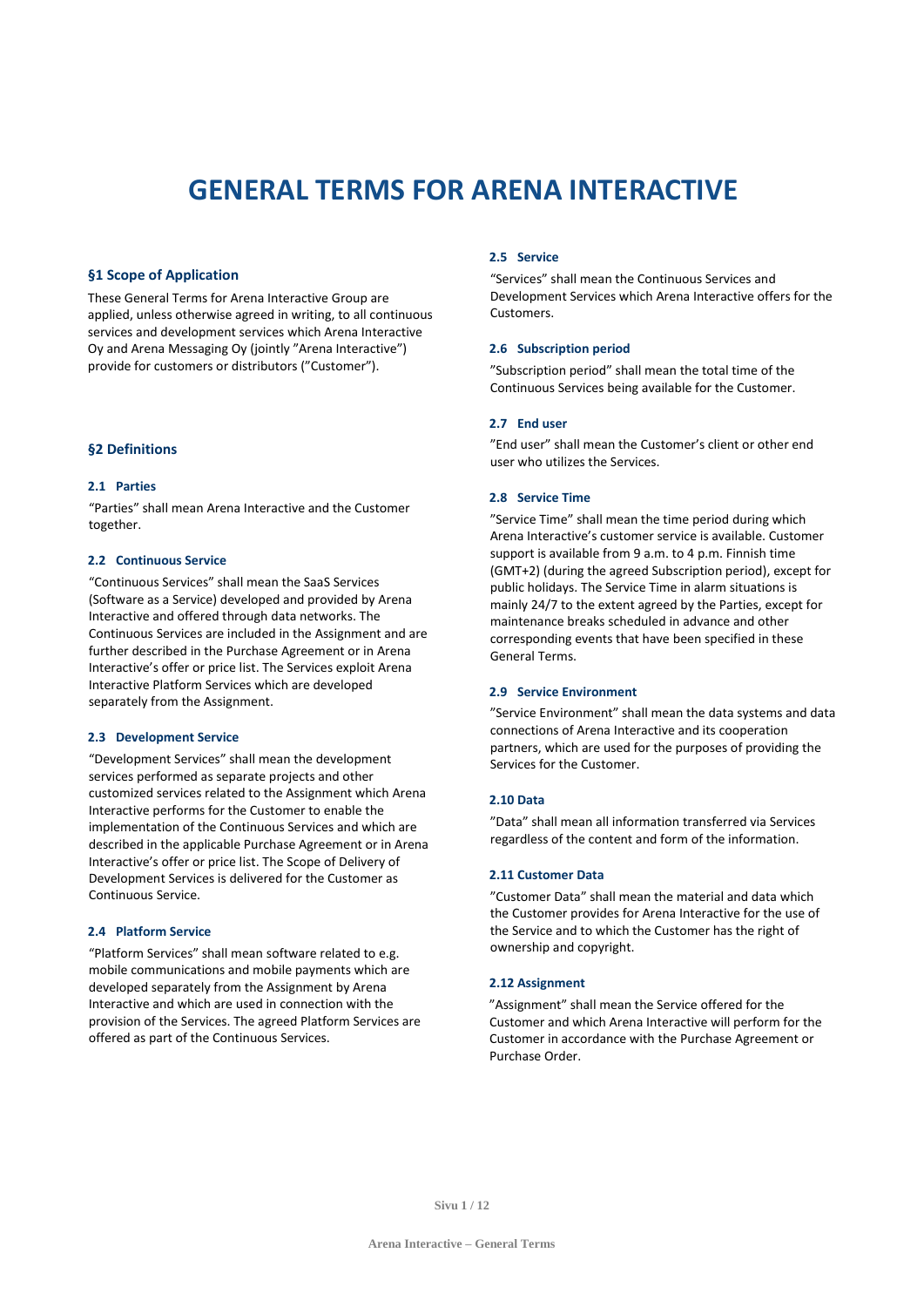## **2.13 Purchase Agreement**

"Purchase Agreement" shall mean the agreement about the Assignment, made between the Customer and Arena Interactive. Purchase Agreement defines the contents, delivery terms and sales terms of the Assignment.

# **2.14 Purchase Order**

"Purchase Order" means a notification provided by the Customer to Arena Interactive by which the Customer accepts Arena Interactive's offer concerning the Assignment describing the content of the Service, costs and the delivery schedule.

#### **2.15 Scope of Delivery**

"Scope of Delivery" shall mean the agreed result, measure or other output which is a result from the Development Services, offered by Arena Interactive for the Customer as Continuous Service.

# **§3 Terms of the Services**

## **3.1 Offer and agreement**

Contents of the Services to be supplied for the Customer is defined in the Purchase Agreement or in Arena Interactive's applicable offer delivered for the Customer and in the possibly enclosed service description or project plan. Estimated costs of the Service, the delivery schedule and other relevant information regarding the Services are also set forth in the Purchase Agreement, offer or project plan.

The Customer accepts the offer or the project plan by sending Arena Interactive the Purchase Order by e-mail or otherwise in writing. Any response from the Customer to the offer or to the project plan, which includes additions, limitations or other supplementary terms, is not binding for Arena Interactive but instead is a counterproposal.

Unless a separate written Purchase Agreement is made of the performance of the Service, the offer or the project plan provided by Arena Interactive to the Customer and Customer's corresponding Purchase Order shall constitute an agreement regarding the Assignment.

Arena Interactive's offer provided for the Customer is valid for forty-five (45) days from the date of the offer. Arena Interactive is not obligated to perform the Services for the Customer if the Customer sends the Purchase Order after the above-mentioned time period. However, if Arena Interactive accepts the Purchase Order which has been made after the validity time, the offer forms a binding Assignment.

## **3.2 General obligations of the supplier, delivery of the Services**

Arena Interactive delivers the Services in accordance with the Assignment and then current service description and interface description of the Continuous Services, and in accordance with the project plan of the Development Services.

Arena Interactive is entitled to select data connections upon its discretion and otherwise produce the Services in accordance with its own practices and operational processes. Arena Interactive is entitled to use subcontractors for the performance of the Services.

## **3.3 Customer's requirements concerning Assignment or Service**

Any changes which the Customer proposes to the Assignment, shall be subject to separate negotiations between the Parties on case-by-case basis. Such changes that are not attributable to Arena Interactive or are not in its responsibility shall be considered as a change in the Assignment which entitle Arena Interactive to change the content of the Assignment, the delivery schedule and the price in a way the change requires. If the impacts of the changes have not been agreed on, Arena Interactive does not have an obligation to implement the proposed changes.

#### **3.4 Delivery schedule of the Service**

The Customer accepts the delivery schedule of the Service in the Purchase Agreement or in the Purchase Order.

Arena Interactive endeavors to deliver the Service for the use of the Customer at the agreed Subscription period starting from the estimated delivery date set forth in the Assignment. A prerequisite for the fulfillment of estimated delivery time is that the Customer has given to Arena Interactive all required information.

Arena Interactive is entitled to change the delivery schedule in case of delay attributable to the Customer. Arena Interactive shall confirm the final time of delivery after receiving all necessary information from the Customer.

Furthermore, in case the foreseeable delay causes considerable harm for Arena Interactive, it has a right to cancel the agreement concerning the Assignment. In such event Arena Interactive is entitled to charge the Customer for the direct costs and losses caused by the delay.

#### **3.5 Termination or interruption of the Service**

The Purchase Agreement is binding. If the Customer cancels the Assignment, it is liable for compensating Arena Interactive for the costs incurred. In addition, the Customer is liable to compensate the part of the work already performed prior to the cancellation of the Assignment. Furthermore, the Customer is liable for compensating other third-party costs which Arena Interactive is unable to cancel and the project personnel costs at maximum for seven (7)

inter

2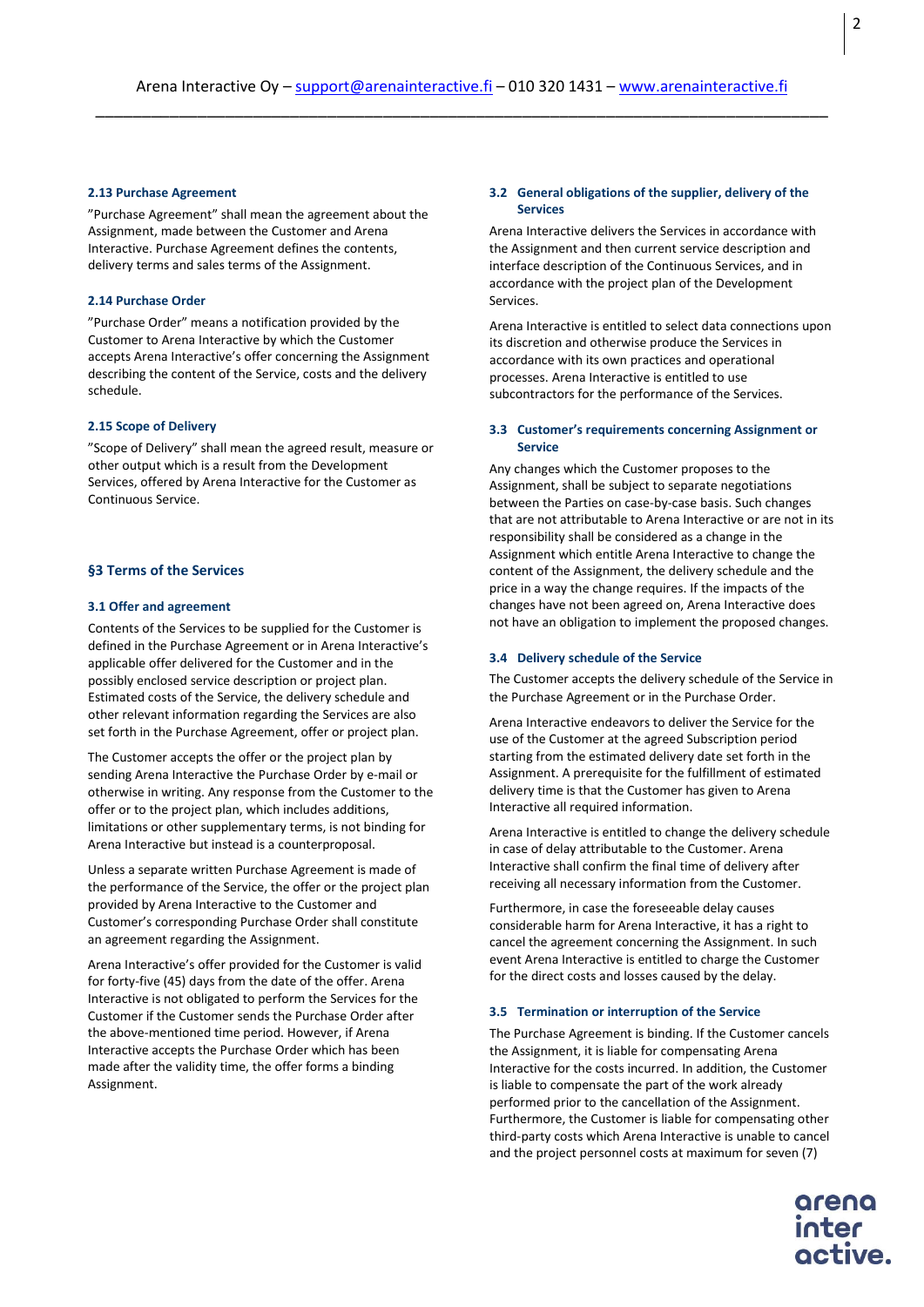working days, unless Arena Interactive can relocate the project resources to other customer projects. Arena Interactive is entitled to cancel the Purchase Agreement if it is probable that the Customer will not be able to fulfill its contractual obligations.

## **3.6 Customer's systems**

The devices, software, data connections and related services which are not included in the Assignment and in the Services but which are required for the use and utilization of the Services, shall be at the Customer's sole liability. Arena Interactive shall not be liable for any shortages in the provision of Services caused by a device environment or software environment or interruption in data connections or their incompatibility with the Services, which are at the Customer's responsibility.

The Customer's devices and software systems must be accepted by the competent authority and they shall not impede or interfere with Arena Interactive's operations or data connections. The Customer is liable for any damage it causes for Arena Interactive's and/or its cooperation partners' data connections, software or devices that are used to produce the Services.

The Customer connects its IT system and data connection network or parts of them to the Services and uses the Services at its own responsibility.

The Customer shall inform Arena Interactive from all changes it implements to its systems which might affect to the provision of Services. Arena Interactive is entitled to charge the Customer from any extra work on an hourly basis which the changes cause, in accordance with its then current price list.

## **3.7 Information security**

The Customer is responsible for the data protection and information security of its own devices, IT system, local area network or other corresponding data connection device or system. The Customer is liable for the consequences of neglecting the aforementioned responsibilities and for the damages of Arena Interactive and third parties, caused by viruses and other malicious software which the Customer has brought to the service network of Arena Interactive and its cooperation partners.

Arena Interactive ensures the information security of the Services and the Customer by ensuring confidentiality, integrity and usability of its data connections, information systems and devices and software used in them by means Arena Interactive considers reasonable.

If a specific threat is directed against the Customer's information security, Arena Interactive shall make its best efforts to inform the Customer about it without delay and inform about available measures for the prevention of the threat.

## **3.8 Customer's liabilities with respect to data and obligation to cooperate**

The Customer is responsible for Arena Interactive that the Customer Data it has delivered for Arena Interactive for the performance of the Services, does not infringe any third party rights and does not have any limitations of use or other juridical restrictions. The same applies to all other immaterial rights such as rights in trademark, commercial name or other intellectual or industrial rights.

When delivering the Customer Data for Arena Interactive, the Customer agrees to defend Arena Interactive and hold Arena Interactive harmless for all payments and costs which Arena Interactive pays to a third party for damages that are caused by an infringement of intellectual property rights of a third party.

The Customer is liable for errors in the content of the Customer Data and in other data which it has delivered for Arena Interactive for the performance of Services. The Customer is responsible for the contents of the Customer's materials, the message character sets used, and the message lengths and message quantities determined in accordance with the message character sets.

The Customer shall provide Arena Interactive with required information for the provision of Services and otherwise contribute the maintenance of the Services. The Customer shall be responsible for Arena Interactive for the information it has given, and the validity thereof and for ensuring that the information does not infringe rights of a third party.

The Customer is liable for ensuring that it has a right to process confidential messages, identification data, geographic data and personal data in connection with the Services in a way its operations and the Assignment require. The Customer is also liable for obtaining needed permissions and consents for the processing, drawing up needed data register descriptions and for performing needed registrations.

Usernames and passwords concerning the Services shall not be made available for any unauthorized third party. The Customer is responsible for the usernames and passwords concerning the Services which it has gotten from Arena Interactive and has disclosed to a third party, as of its own. The Customer shall inform Arena Interactive immediately about any detected misuse of the usernames and passwords.

#### **§4 Special terms of the Continuous Services**

### **4.1 General**

Arena Interactive delivers the Continuous Services in accordance with the Purchase Agreement and service description of the Continuous Services and unless otherwise agreed, according to Arena Interactive's own practices.

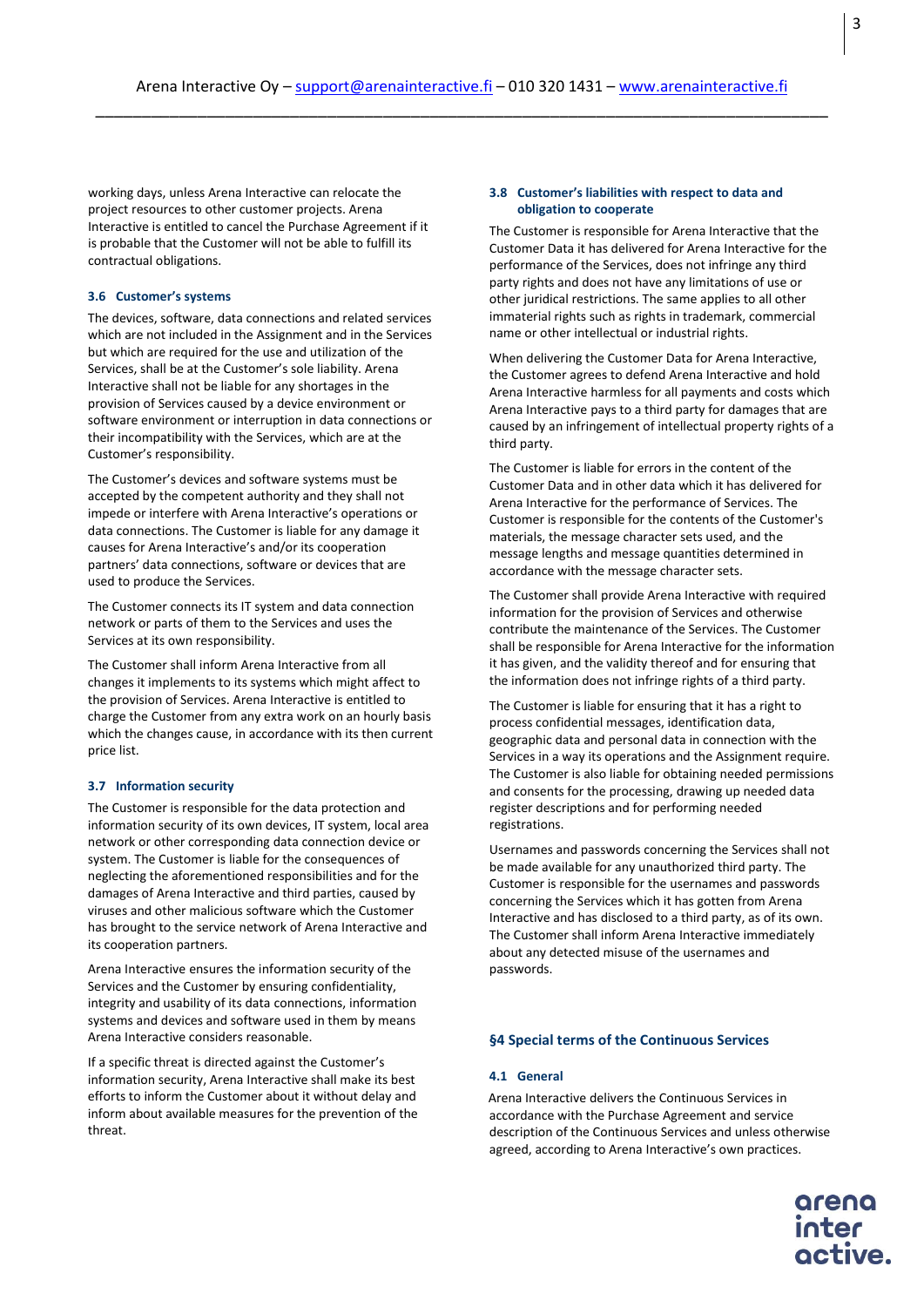## **4.2 Changes in Services**

Arena Interactive is entitled to make changes that affect the technology and use of the Continuous Services provided however, that the content of the Assignment does not change more than slightly. Arena Interactive shall perform the maintenance work mainly on Tuesdays between 11pm and 1am (GMT+2). Arena Interactive can replace a system or parts of it (e.g. the Platform Service) which is used for delivering the Continuous Services, with a new version or another system. In the aforementioned situation the substitutive system version or the new system must fulfill the functional requirements and other requirements set forth for the Continuous Services in the Purchase Agreement.

Arena Interactive shall inform the Customer in advance for possible changes during the validity of the agreement between the Parties. If a change affects the general functionality of the Continuous Services, Arena Interactive and the Customer shall agree on corresponding changes to the Assignment.

Arena Interactive is also entitled to change the Continuous Services due to a change in the applicable legislation or due to an administrative ruling or for other particular reason which causes material changes in current circumstances. The Customer shall at its own cost implement such changes to the extent they require modifications to the Customer's own devices and systems.

Arena Interactive shall endeavor to inform about the changes affecting the Continuous Services within a reasonable time in advance. In addition, Arena Interactive shall endeavor to minimize harm caused for the Customer by the possible interruptions in the Continuous Services followed by the change. Arena Interactive is not liable for possible harm or costs caused by the above-mentioned measures.

Arena Interactive can replace the Service Environment with a new version or other version. The substitute Service Environment version must then fulfill the functional requirements and other requirements set forth for the Service Environment in the Purchase Agreement.

## **4.3 Availability of the Continuous Services**

For producing the Continuous Services, Arena Interactive uses mobile networks of several operators, data connection partners and other technical partners. Arena Interactive's liability of the Continuous Services and the functionality of them shall be limited to the functions of Arena Interactive's own information systems. Arena Interactive does not warrant a full availability for the Continuous Services throughout the aimed coverage area or otherwise guarantee the availability or uninterrupted use of the Continuous Services. Arena Interactive is not liable for possible restrictions to use which may be applicable abroad.

#### **4.4 Acceptance of the Continuous Services**

Arena Interactive shall deliver the Continuous Services as overall service and is, together with its cooperation partners, responsible for the procurement and maintenance of the Continuous Services.

Arena Interactive and its cooperation partners may make changes to the Continuous Services, however always ensuring the continuity and usability of the Continuous Services in accordance with the Assignment.

The Customer must perform acceptance test to the Continuous Services within seven (7) days from the date of receiving a right of use to the system. The Customer shall inform Arena Interactive in writing, without delay, of any detected faults, errors and shortages. Such faults, errors and shortages that do not materially interfere the use of the Continuous Services, shall not prevent the acceptance but Arena Interactive shall, without undue delay, repair them in accordance with these General Terms.

Arena Interactive shall perform the agreed measures related to the implementation of the Continuous Services and provide user training for the Customer's personnel as separately agreed, without a separate charge. Any extra workdays related to the implementation and user training, which are attributable to the Customer, shall be subject to separate charge. A schedule for the implementation of the Continuous Services and the user training shall be separately agreed between the Parties.

The right of use the Continuous Services will be granted to the Customer at a separately agreed time. The right of use the Continuous Services starts when the Customer has delivered the Purchase Order for Arena Interactive and when Arena Interactive has given the Customer the required rights of use and usernames related to the Continuous Services. For sake of clarity, the rights of use and the usernames are personal and shall not be transferred to a third party without a prior written consent from Arena Interactive.

# **4.5 Error in the Continuous Services**

Unless otherwise agreed, an error ("Error") is deemed to occur in the Continuous Services if the Continuous Services deviate from the Assignment, from the features defined in the service description or interface description, and if the deviation substantially impacts for the use of the Service.

The Service does not have an Error if the Error is caused by

- (I) any matter defined by the Customer or a negligence or carelessness of the Customer,
- (II) an error or shortage in the Customer Data,
- (III) a data connection interruption, which is not caused by a matter or circumstance in the Service, or
- (IV) a minor deviation from the features of the Services defined in the service description or interface description.

inter octive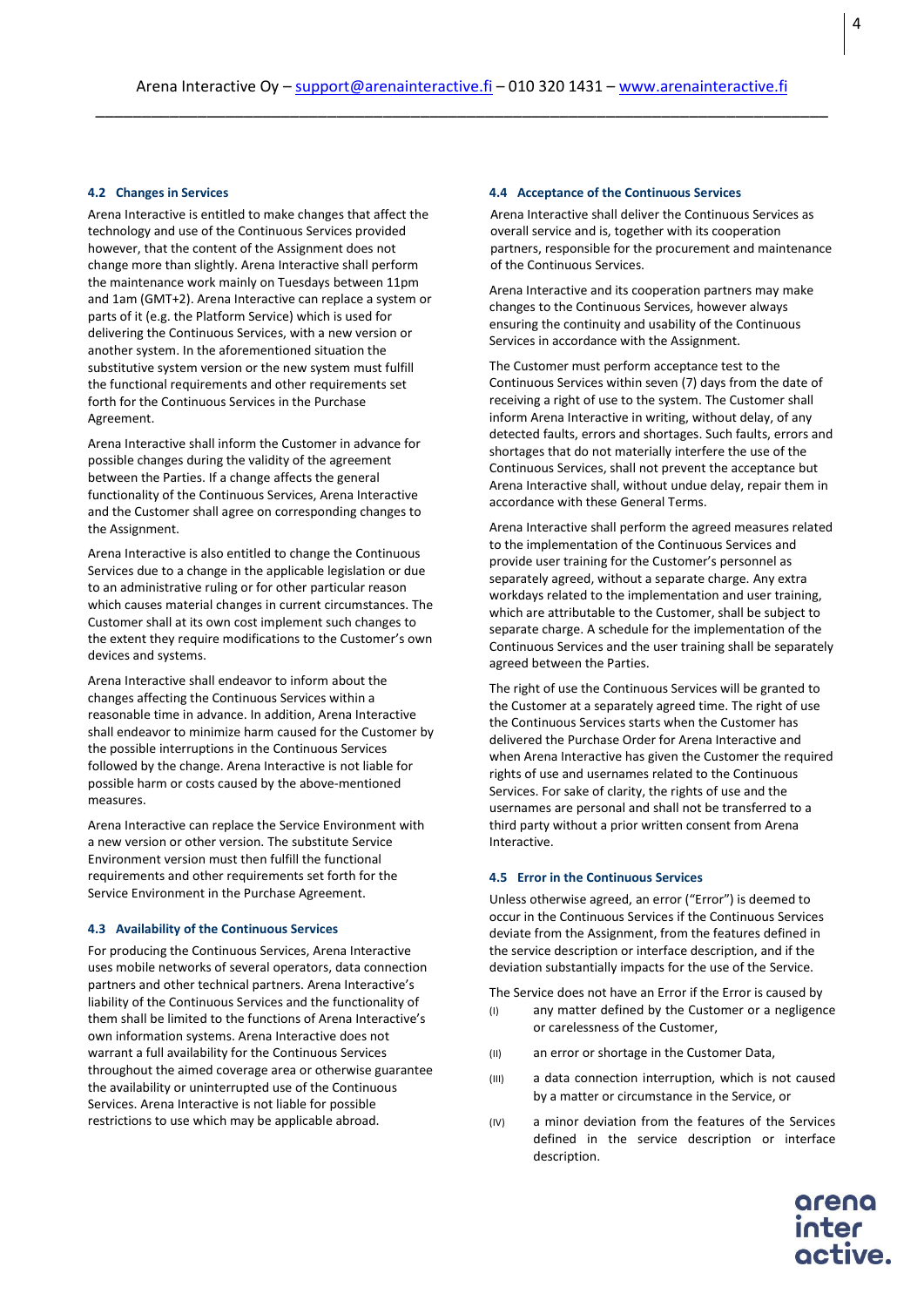The Customer shall specify and describe the possible Error in the Services within fourteen (14) days from noticing the Error. Arena Interactive shall at its sole discretion either correct the Error or instruct the Customer a way to bypass the Error. Arena Interactive shall take corrective measures for the Errors within a reasonable time, taking into consideration the impacts that the Error or the shortage has for the performance of Service.

In the event that Arena Interactive is not able to correct the Error within a reasonable time from receiving the error notification, or if Arena Interactive announces that it is not capable of correcting the Error and the Error has substantial impacts, the Customer is entitled to return the software related to the Continuous Services for Arena Interactive. In such event the Customer is, as a sole remedy, entitled for the refund of the paid license fee of the Continuous Services for the time the Customer has not been able to use the Continuous Services according to the agreement. Arena Interactive is not liable for any indirect damages of the Customer or third parties.

## **4.6 Information and content transmitted in the Continuous Services**

The Customer shall be responsible for the Data, which the Customer or End user has spread in the Continuous Services and possible other data connection networks, its copyrights and industrial rights, for acquiring any needed consents or permissions and the costs thereof, other legality and the consequences of any breaches regarding the Data. The Customer is also responsible for all reporting and accounting measures with respect to Data (for e.g. to copyright organisations), if applicable.

The Customer warrants that the Data, delivered by the Customer or delivered through the Continuous Services, does not cause interruption for the End Users, damage for Arena Interactive or a third-party and does not infringe good common practice, laws or orders of the authorities.

If an authority or a third-party demonstrates that such Data referred to in the previous paragraph, has been delivered through the Continuous Services to the End Users or to servers of Arena Interactive, its partners or third parties, Arena Interactive is entitled, without hearing the Customer, to delete such offensive Data, restrain the use of it or close the Continuous Services from the Customer.

Arena Interactive shall not be liable for the legality, correctness, reliability, availability or any other features of the Data. Arena Interactive is not liable for the damages caused by a possible delay, change or disappearance of the Data transmitted by using the Continuous Services.

For the purposes of ensuring the performance and development of the Continuous Services and for noticing possible misuse, Arena Interactive is entitled, to the extent allowed by the applicable legislation, operator agreements and other cooperation agreements, to monitor data which is transferred through the Services.

Arena Interactive is also entitled to process Data and identification data and geographic data of the messages for the purposes of implement, use, technically develop and invoice the Continuous Services.

## **4.7 End user**

The Customer is responsible for the End users for the performance of the Continuous Services. The Customer is also responsible for ensuring that the End users comply with applicable terms of use and are aware of possible restrictions concerning the use of the Continuous Services.

The Customer shall carry out all communication and marketing concerning the Continuous Services, targeted to the End users, in accordance with the Assignment, applicable laws, regulations and good common practice.

The Continuous Services shall be offered to the End users in accordance with the Order, applicable laws, regulations and good common practice. The Continuous Services shall not be used in a way that is harmful, offensive or detrimental for Arena Interactive, Arena Interactive's other customers, End users or third parties.

The Customer is liable for all products, services and contents of them which it offers through the Continuous Services and for any related obligations and responsibilities. The End users' demands concerning the aforementioned products and services do not preclude Arena Interactive from invoicing the Customer of the Continuous Services.

## **4.8 Technical support**

Arena Interactive undertakes to provide the Customer, without a separate charge, customer support regarding the software and its maintenance at working days from 9am. to 4pm. (EET) during the validity of the agreement concerning the Continuous Services, either by telephone or by e-mail. The aforementioned support includes support concerning software interfaces in so far as it can be defined by Arena Interactive.

Arena Interactive shall document properly the measures it has taken in liaison with the customer support and at a request of the Customer, specify the measures.

In case Arena Interactive's working hours for offering the support services exceed five (5) hours per week, Arena Interactive may, but is not obligated to provide the Customer with customer support and/or user training services according to a separate agreement or an hourly based fee then valid.

## **§5 Specific terms of the Development Services**

#### **5.1 Scope and content of the Development Services**

The Development Services shall be implemented as projects according to the applicable project plan. If no project plan is

inter

5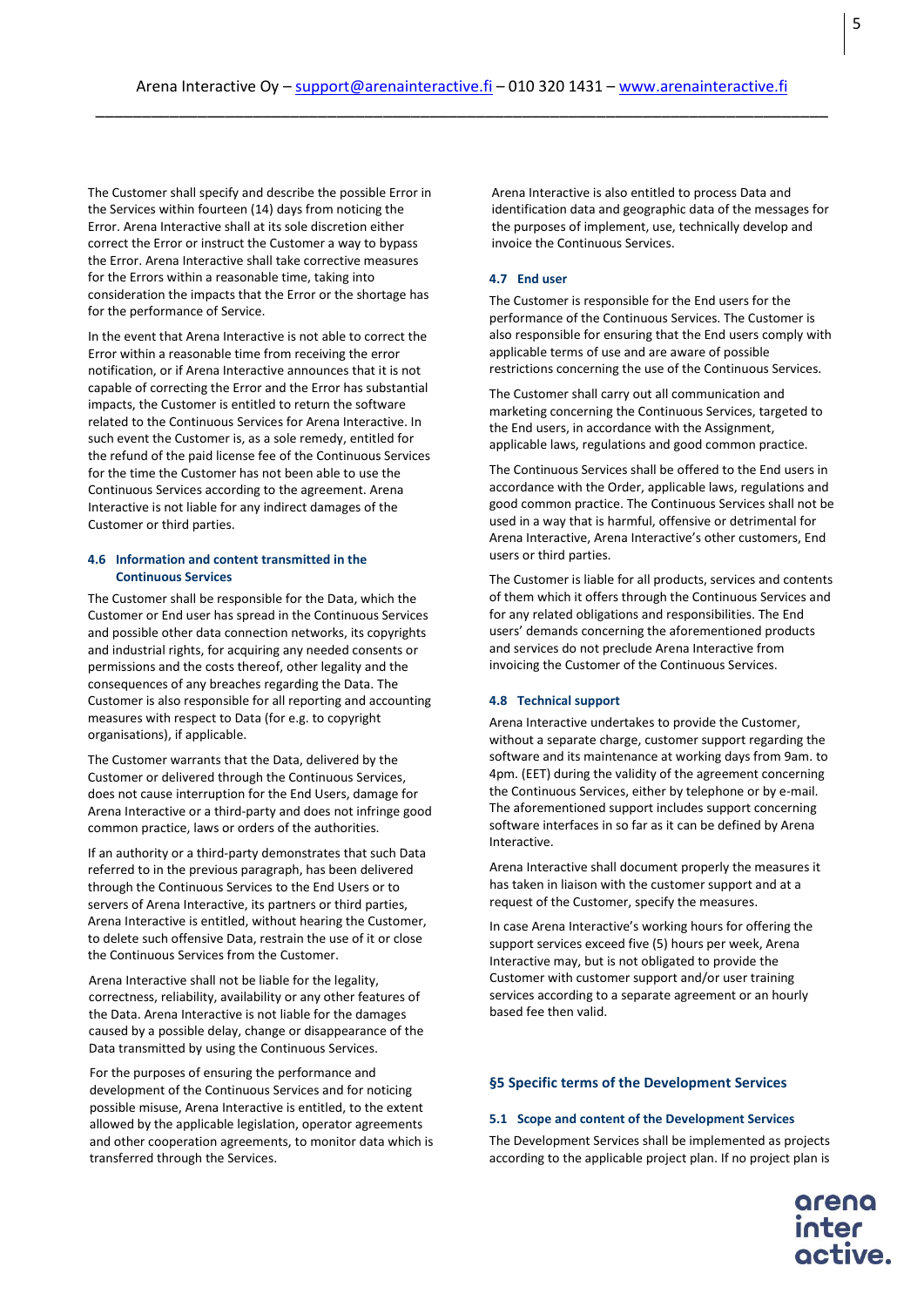made (e.g. in cases of small-scale development), Arena Interactive shall produce the Development Services by using its own methods and practices against payment on time and material basis.

The Scope of Delivery is a solution, which Arena Interactive produces for the Customer as Continuous Service after the acceptance of the Development Service. The Development Services can consist of customized software, parametrization of the standard form software or Platform Services or customization.

#### **5.2 General obligations of the Parties**

The obligations of the Parties in the projects are described more specifically in the applicable project plan. The project model and the project phases are set forth in the project plan.

Arena Interactive's duty is to professionally and to the agreed extent, to plan, define, implement, and test the Scope of the Delivery and to take the agreed measures for the assignment of the Scope of the Delivery.

The Development Service does not include other actions than the actions described in the project plan and delivering the Scope of the Delivery.

The Scope of the Delivery shall be delivered in accordance with the project plan. Arena Interactive shall be responsible for ensuring that the Scope of the Delivery meets the requirements agreed in the project plan.

Unless otherwise agreed, the delivery schedule set forth in the project plan is an estimate only.

#### **5.3 Acceptance test**

Making of acceptance test plan and respective reporting is is upon Arena Interactive's responsibility. More specific description of the acceptance test procedure is set forth in the project plan. The Customer shall perform the acceptance test for the Scope of the Delivery and give its acceptance for proceeding to the Continuous Service.

Such minor errors or shortages in the Scope of the Delivery or in its documentation, which do not prevent the use of the Scope of the Delivery, do not prevent performing the acceptance test and accepting the Scope of the Delivery. Arena Interactive will fix such minor errors in accordance with the warranty terms.

#### **5.4 Error of the Development Service**

Limitations of liability regarding the Continuous Services shall apply also with respect the error of the Development Services. In addition to what has been agreed about the Continuous Services, the following terms shall apply:

Arena Interactive is responsible for ensuring that the Scope of the Delivery, used in accordance with Arena Interactive's instructions, functions during the warranty time as agreed. An error in the Scope of the Delivery is deemed to occur, if

the Scope of the Delivery does not correspond to what the Parties have agreed on.

The warranty period of the Scope of the Delivery is three (3) months. The warranty period begins either when the Scope of the Delivery is accepted in its entirety or when the Scope of the Delivery has been taken into a production use, depending on which takes place first. A repair under the warranty does not lengthen the warranty period.

The Customer shall itemize Arena Interactive in writing, without undue delay of any shortages and errors detected in the Scope of the Delivery. The Scope of the Delivery shall be deemed to be accepted if the Customer does not notify of the shortages or errors during the acceptance test period. Unless otherwise agreed, the acceptance test shall terminate either when the last Scope of the Delivery has been delivered; when the Customer has taken the Scope of the Delivery into the production use; or when the Customer asks Arena Interactive to transfer the Scope of the Delivery to the production use, whichever occurs first. In case the delivery includes any standard form software, its' respective warranty terms shall apply. Arena Interactive shall not be liable for the standard form software otherwise than by relaying the software provider's warranties. The warranty requires the Scope of the Delivery to be used in agreed technical operating environment and country.

Arena Interactive shall be released from its liability for error, if the error is not a result from a matter belonging to Arena Interactive's responsibility. In the aforementioned event Arena Interactive is entitled to charge for the inspection and repair costs of the error in accordance with then applicable price list.

#### **§6 Intellectual property rights and the right of use**

Both Parties retain all intellectual property rights to their own materials.

Any rights of ownership, proprietary, copyrights or other intellectual property rights to and in the Services, related software or any other material connected to Services shall not be granted or otherwise transferred from Arena Interactive to the Customer. The Customer will not have exclusive rights to the Services or to the systems used for the delivery of the Services or parts of them, offered by Arena Interactive, neither is the Customer entitled to copy, change or expand the Services or the systems used for the delivery of the Services.

The Customer is entitled to exploit and use the Scope of the Delivery in accordance with the scope of the Assignment. Unless otherwise expressly agreed in in the agreement concerning the Assignment, the rights of ownership, proprietary rights, copyrights or other intellectual property rights concerning the Development Service or the results thereof, are not transferred to the Customer.

6

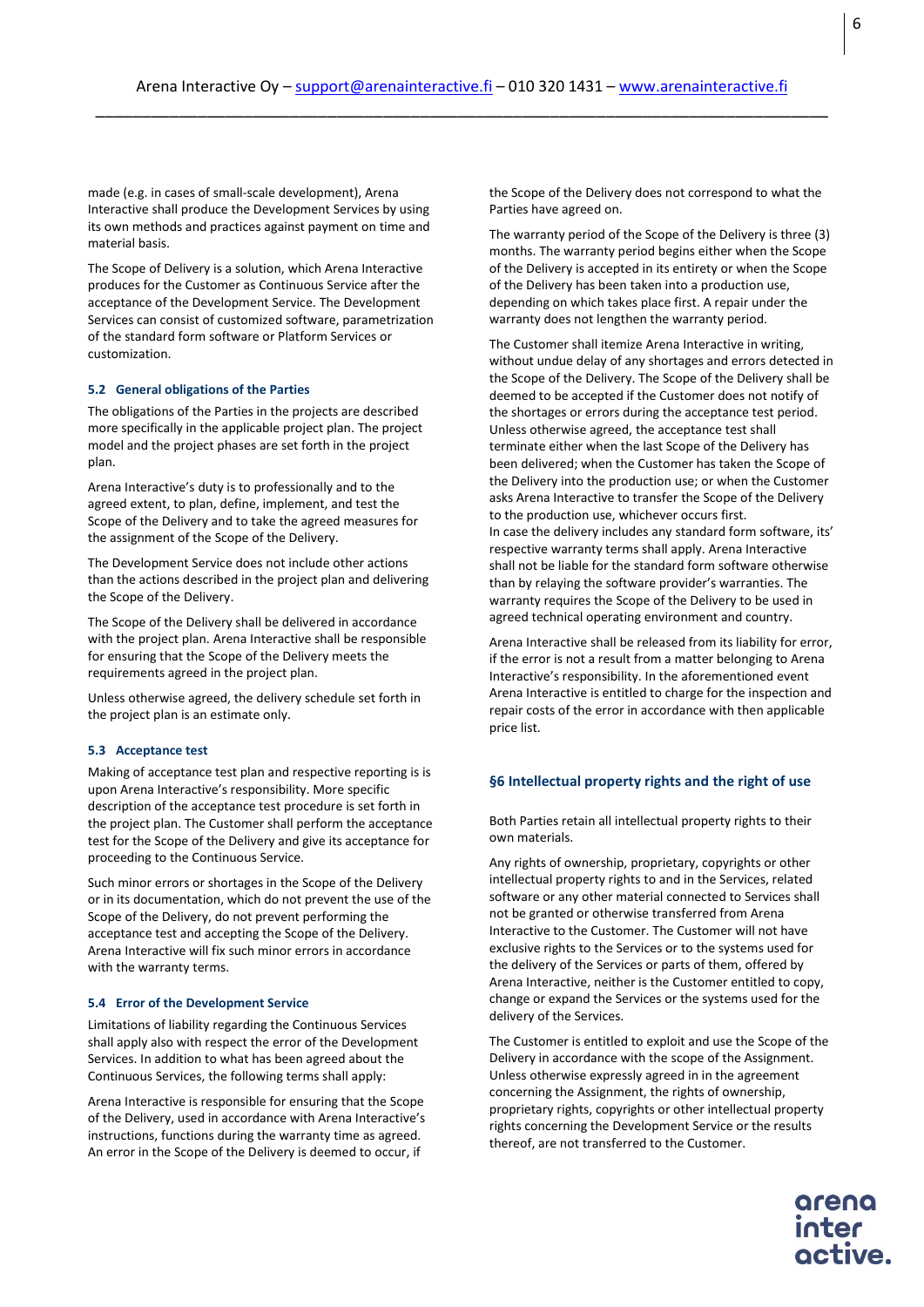Arena Interactive grants the Customer a limited and nonexclusive right to use the Services as defined in the Purchase Agreement or Purchase Order and in these General Terms, provided that the fully Customer complies with all terms and conditions concerning the Assignment. Unless otherwise agreed in writing between the Parties, this right of use the Services and the related Platform Services is limited to internal use at the Customer's organization and only in the territory of Finland.

The Customer is not entitled to transfer or otherwise assign, lease or grant (even partly) to any third party the rights of use of the Service or the systems used for delivering the Service.

The Services are to be used only for implementation and controlling the Services. Use of the Services for any other purposes and in another manner without a prior written consent from Arena Interactive is forbidden.

Arena Interactive is entitled to monitor how and for what purpose the Customer uses the Services. Arena Interactive is entitled to cancel with immediate effect the Customer's right of use and restrain the use of the Services if the Service is used against the laws, regulations, governmental orders, good common practice or against these General Terms. If the Customer has used the system against this agreement, it shall be liable for any inspection costs that has been caused for Arena Interactive.

The rights to the Customer's or the End User's Data shall not transfer to Arena Interactive. However, Arena Interactive is entitled to use the aforementioned data for the performance of Services in accordance with the Assignment and these General Terms.

Except for the Customer Data, Arena Interactive owns all rights to written and visual materials it has produced. Arena Interactive retains all rights to the written and visual material that has been produced on the basis of the Customer Data.

Arena Interactive warrants that the Service does not infringe any copyrights, patent rights or other intellectual property rights enforceable in the agreed country of delivery. Arena Interactive undertakes to, at its own expense, defend the Customer against legal proceedings alleging that the Service infringes of the above-mentioned rights of a third-party and to pay, on behalf of the Customer, the damages awarded by a competent court in the trial.

Arena Interactive's undertaking is valid only on condition that the Customer notifies Arena Interactive promptly in writing of such claims and actions, authorizes Arena Interactive or its representative to defend or settle the claims and actions and authorizes them to be heard on behalf of the Customer, whether in a trial or settlement proceedings and otherwise contributes in any other necessary ways so that Arena Interactive can defend or settle the claims and actions.

In the event use permitted herein of the unmodified result of Services should infringe upon the intellectual property rights of a third party, Arena Interactive

may, at its own expense and without causing unreasonable disadvantage to the Customer, either procure the right to continue using the Services, or replace, or modify it to make it non-infringing, or otherwise modify the Service in order to eliminate the possible infringement or if none of the abovementioned alternatives is reasonably feasible to Arena Interactive at a reasonable cost, the Customer shall at a request of Arena Interactive, stop using the Services in which case Arena Interactive shall refund the Customer the Service license fee, less the amount corresponding to the time period during which the Service has been in use.

Arena Interactive's above-mentioned undertaking shall not apply in the following events: the Services have been used against these General Terms, the Services have been modified by others than Arena Interactive, the claim for infringement is based on part of the Services that has been made in accordance with the Customer's requirements, or the claim is based on the use of the Services together with products not supplied by Arena Interactive. Arena Interactive's undertaking shall also not apply if Arena Interactive has offered the Customer a replacive Service or part of it and by using it, the claim for infringement could have been avoided.

# **§7 Fees and payment terms**

## **7.1 General**

License fees of the right of use and the maintenance fees will be charged monthly in advance. The telecom/data costs will be charged monthly in arrears. Revenues, if any, will be made monthly afterwards, unless otherwise agreed in point 7.2 or unless otherwise agreed. The Development Services will be charged monthly afterwards, unless otherwise agreed by the Parties. Charging of other services shall be agreed on a case-by-case basis.

Prices of the telecom/data and other Services are valid until further notice. Unless otherwise agreed in writing, Arena Interactive is entitled to adjust the prices by providing a written notice to the Customer no later than sixty (60) days before the effective date of the price adjustment. In the above-mentioned situation the Customer is entitled to terminate this agreement by providing a written notice to Arena Interactive no later than thirty (30) days before the day the price revision was announced to enter into force in which case this Agreement will terminate on the day the price revision was announced to enter into force.

Notwithstanding the above-mentioned Arena Interactive shall retain a right to revise the prices of the Services in the beginning of each calendar year (by the end of February) by an amount corresponding to the proportional change in produces price index of Statistics Finland during the previous

> inter octive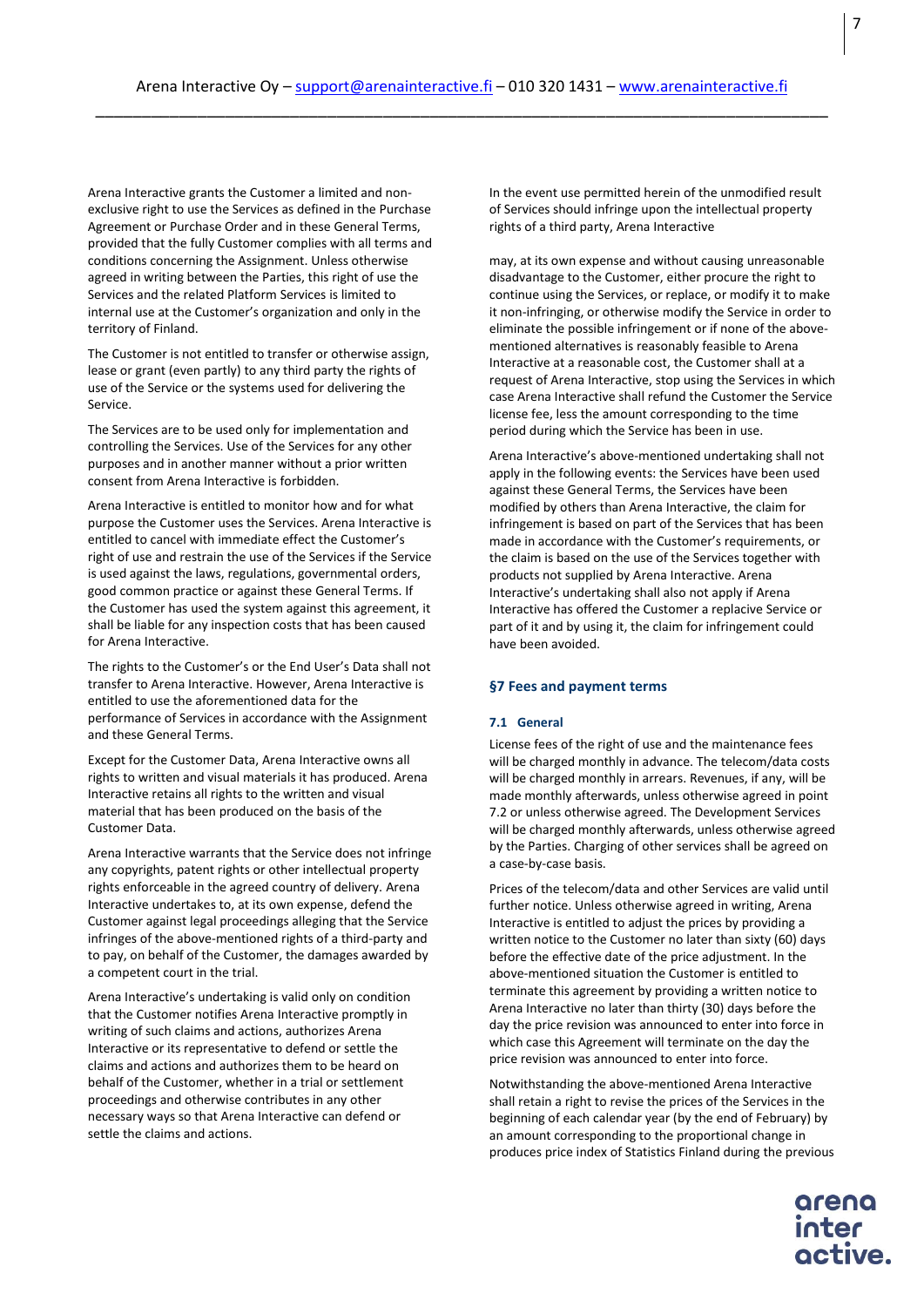calendar year. The aforementioned price revision shall enter into force with immediate effect.

The terms of payment are fourteen (14) days net from the date of invoice concerning the Services. Any remarks concerning the invoices must be delivered to Arena Interactive within seven (7) days from the date of the invoice. Arena Interactive can charge the Customer an invoice fee of 5 euros per invoice and an accounting fee of 10 euros per payment (VAT 0%) as processing costs.

In the event the Customer does not pay the applicable fees and payments by the due date, Arena Interactive is entitled to invoice delay interest for the outstanding account from the expiry date of the invoice in accordance with the applicable legislation but however at least thirteen (13) percent per year. Furthermore, Arena Interactive is entitled to invoice reasonable collecting charges from the Customer. Value added tax is not included in the fees and payments charged from the Customer and it is added to the fees and payments according to the applicable legislation. In addition, with a separate notification other possible taxes and payments incurring from the legislation or the acts of authorities will be added to the prices as from they come into force.

In addition to the prices agreed in the Purchase Order, Arena Interactive is entitled to charge the Customer for costs caused by:

- (I) extra work which Arena Interactive performs by request of the Customer and which is not included in or is not in line with the service description included in the Assignment,
- (II) a shortage in the Customer Data, or
- (III) other corresponding expenses at the Customer's responsibility.

In the event the performance of the Service is delayed due to a reason attributable to the Customer, Arena Interactive is entitled to charge separately the Service which has already been completed, regardless what has been agreed in the Purchase Order.

In case the invoicing has been agreed to be carried out in phases and the Customer has not paid the already expired invoices, Arena Interactive is entitled to refuse from starting a subsequent phase of work and it is entitled to refuse from delivering the Customer complete parts of the Service and data before the Customer has paid the expired invoices. The same applies, when it is to be foreseen that the Customer might not fulfill its obligations. If the Service is delayed due to the afore-mentioned reasons, the Customer's breach of contract shall be considered to be the reason of the delay.

#### **7.2 Revenues to Customer**

If the Parties agree within the Assignment, of revenue sharebased fees, these terms of this clause 7.2 shall apply, unless otherwise agreed.

Operator or other technical cooperation partner of Arena Interactive invoices Customer's user-based fees from the End users in End user's mobile phone bill or other invoice, depending on the contents of agreement with End user. Such bills will be submitted on Customer's behalf. From the revenues which Arena Interactive receives from such operator or other technical cooperation partner, Arena Interactive will account to the Customer the separately agreed revenue share regarding the Assignment in question.

The Customer is not entitled to demand payment directly from the End user.

Arena Interactive is not liable for any credit loss that might be caused if the End user does not pay the bills of the services the Customer offers for the End user and which are achievable through the Services, in which case the losses are always at the Customer's responsibility.

In the event the End user does not pay the bills of the services the Customer offers for the End user through the Services, Arena Interactive is entitled to withhold the corresponding share from the revenue share-based fees agreed to be accounted for the Customer within the Assignment (hereinafter "credit loss payment"). Alternatively, Arena Interactive is entitled to charge the Customer an amount corresponding to the credit loss payment.

## **§8 Term and termination**

Unless otherwise agreed in writing, the agreement concerning the Continuous Services shall be valid until further notice and may be terminated after twelve (12) months from the beginning of the validity of the agreement, at the earliest. The Assignment concerning the Development Services shall terminate when the delivery has been performed.

Each Party shall be entitled to terminate, by a written notice to the other Party, the agreement concerning the Continuous Services by a termination period of ninety (90) days.

Each Party shall have the right to cancel the agreement with immediate effect without a termination period, if

- (I) the other Party is declared bankrupt, is put into liquidation, or otherwise becomes insolvent, or
- (II) the other Party commits a substantial breach of any of the terms and conditions of this Agreement and does not remedy such breach within ten (10) days of a written notice.

Regardless of the reason of the termination of the agreement, the Customer's right of use of the Services, the Platform Services, the Scope of the Delivery of the Development Services and the Service Environment shall end with immediate effect.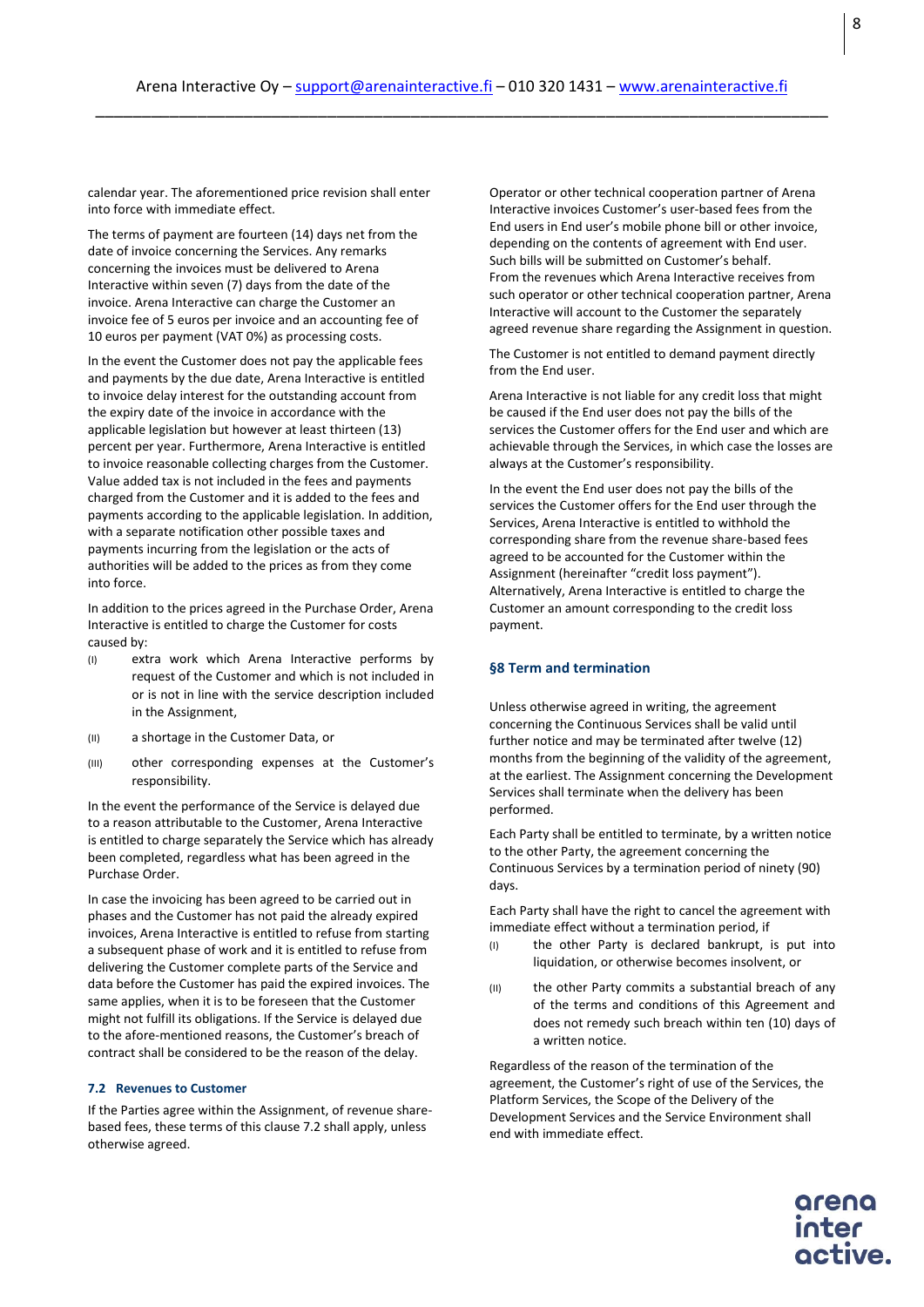## **§9 Confidential Information**

"Confidential Information" shall mean all information and material which Arena Interactive and the Customer receive from each others regarding the Service and during the performance of the Assignment. In addition, Confidential Information shall mean information and material marked as confidential or which is marked as belonging to the Party or which is to be kept confidential due to the quality and nature of it.

Each Party undertakes to hold in confidence the system, the content of this agreement and all data and information relating to the business and trade secrets of the other Party, which it has gained at the time of this agreement, during the contract negotiations or at the time of operations that are in accordance with this agreement. The Parties are not entitled to use Confidential Information without a written agreement for any other purposes than those set forth in this agreement. Each Party agrees to ensure that its personnel is bound by corresponding confidentiality obligations and that Confidential Information is disclosed only to the personnel who need to know it, to the extent necessary.

The above-mentioned shall apply to information which a Party has accepted to be disclosed and to information, which:

- (I) is generally available or otherwise public at the time of transfer or which will later become generally available or otherwise public without any contribution from the receiving Party;
- (II) was demonstrably in the possession of the receiving Party prior to the time of disclosure; or
- (III) a Party has received from a third party without any obligation of confidentiality.

Confidential Information shall not however include outcome of work that was developed in liaison with the delivery of the Service or information; which was already in the possession of the receiving Party at the time of disclosure of the information; which is or will be generally available or otherwise public without false or careless actions of the other Party; which has been developed independently without using Confidential Information of the other Party; or which has been received from a third party who does not have any obligation of confidentiality or who does not infringe such obligation.

Either Party shall not use or express to a third party any Confidential Information of the other Party without a prior written consent from the other Party. The aforementioned prohibition does not concern employees of the Parties, or subcontractors or representatives who must have access to Confidential Information for the performance of the Service.

Both Parties shall undertake to protect the other Party's Confidential Information and maintain it safely. Unless otherwise agreed, the Parties agree to return to the other Party all Confidential Information after the termination of Assignment. The other Party's Confidential Information shall be destroyed in case it cannot be returned.

Each Party shall, however, be entitled to retain copies required by laws or regulations and Arena Interactive is entitled to retain customary back-up copies of the Data. In addition, notwithstanding the confidentiality obligations, Arena Interactive is entitled to utilize such expertise and experience it has gained when offering the Services.

The prohibitions, limitations and obligations related to the confidentiality shall remain in force for a period of five (5) years from the termination of the Assignment or the agreement.

## **§10 Personal Data**

#### **10.1 Introduction**

The Customer accepts that in order to perform the Services, Arena Interactive may process personal data ("Personal Data of the Customer") of the Customer's employees, directors and to both business and private customers and other third parties who the Customer has a commercial or marketing connection with. The Customer accepts that Arena Interactive may process the Customer's Personal Data and/or transfer them to its cooperation partners.

Arena Interactive is the processor and the Customer is the controller referred to in data protection legislation. In case Arena Interactive and the Customer both process personal data on behalf of the Customer's own customer due to nature of agreements between the Customer and its customer, the Customer's customer shall be the controller and Arena Interactive and the Customer shall both be the processors. In the aforementioned situation Arena Interactive is a sub-processor and the terms agreed in this document shall be applied when processing personal data. The Customer shall be responsible for making needed agreements about the processing between its own customer i.e. the controller.

The type of personal data and categories of data subjects, the duration of the processing, the nature and purposes of the processing and the Customer's instructions concerning the processing are defined more specifically in the Purchase Agreement, in the service description or in the personal data documentations that are delivered for the Customer on request.

# **10.2 General requirements of data protection and information security**

Arena Interactive has documented proceedings and operating models of data protection and risk management. Arena Interactive is responsible for observation and identification of the data protection risks and information security risks and for taking necessary measures to prevent and mitigate the risks. Arena Interactive has sufficient resources for the implementation of data protection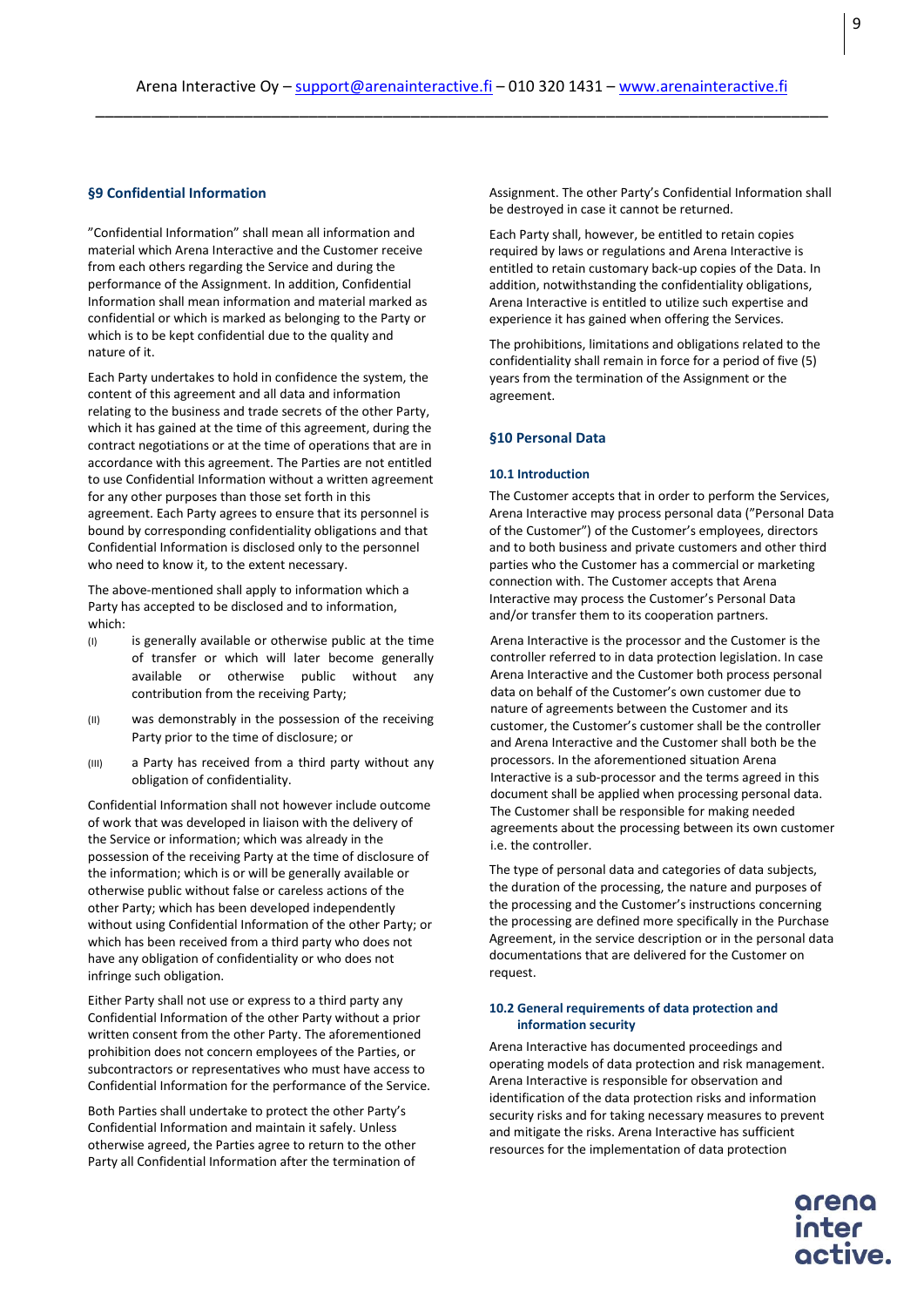measures. If needed, Arena Interactive will collaborate with the Customer's data protection and information security personnel.

## **10.3 Documentation about personal data processing**

When Arena Interactive offers the Services for the Customer on the basis of the Purchase Agreement, it processes the Customer's Personal Data on behalf of the Customer. Personal data means any information relating to an identified or identifiable natural person ("Data Subject"). The Parties undertake to comply with the applicable data protection legislation in Finland and in the EU and the regulations and other orders of the national authorities.

As a controller the Customer is responsible for ensuring that it has legal justification for processing personal data, and that it has acquired all necessary and legally required consents. The Customer is also responsible for ensuring the validity of the personal data it gives to Arena Interactive. The Customer has the responsibility to create, make available and maintain the necessary register data description about personal data processing and it has also the responsibility to inform the Data Subjects in accordance with applicable legislation. Arena Interactive has the responsibility to create, make available and maintain the necessary documentation regarding data processing in the role of data processor.

Arena Interactive is entitled to process Customer's personal data and other Customer's data only in accordance with the Purchase Agreement and the Customer's written instructions and only in so far as it is necessary for the delivery the Service.

If Arena Interactive finds that the instructions given by the Customer breach the GDPR or other applicable data protection legislation in Finland or the EU, Arena Interactive shall inform the Customer immediately.

#### **10.4 Processing of Personal Data**

Arena Interactive shall immediately forward to the Customer all requests from the Data Subjects concerning checking, rectifying, erasing or restricting of processing of their personal data or other requests. The Customer is responsible for responding to the requests, but Arena Interactive shall assist the Customer to implement the Data Subjects rights on request by the Customer. Arena Interactive will forward all queries from the information security authorities directly to the Customer.

Arena Interactive is responsible to assist the Customer, if necessary and to the extent possible, considering the nature of the processing and the information available to Arena Interactive, to implement the information security of the processing, to detect security breaches of personal data and to inform about them and to minimize the damage, to implement privacy impact assessment and prior consultation of the supervisory authority as required by the data protection legislation. Arena Interactive is responsible to

assist the Customer only to the extent required from a data processor by the Data Protection Legislation.

The documentation about personal data processing describe more specifically whether the Customer's Personal Data is processed outside of the EU/EEA. The applicable data protection legislation shall be complied with each time when processing personal data. If a message is sent to a foreign mobile subscription, then a foreign telecom operator must be used to deliver and receive the message.

Arena Interactive shall be entitled to use subcontractors for processing the Customer's Personal Data. Arena Interactive makes a written agreement with its subcontractors and Arena Interactive is liable for ensuring that the subcontractors perform their duties also under these terms. Arena Interactive is liable for supervising the subcontractors and it also must make sure and show upon request that the subcontractors Arena Interactive uses follow the obligations of confidentiality, information security and other obligations concerning processing of personal data.

Arena Interactive is responsible for making available for the Customer all information that is needed for indicating the compliance of the obligations agreed herein and for allowing the Customer or other auditor authorized by the Customer (not however a competitor of Arena Interactive) to perform the auditions and take part of them. The Customer's representatives and the auditor must sign confidentiality agreements. The contracting parties shall agree on the date of the audit and other details in good time and at least thirty (30) days before the audit. The audit cannot interfere Arena Interactive's and its subcontractors' undertakings against third parties. Each Party shall be responsible for its own costs of the audit.

After the expiry of the agreement, Arena Interactive will erase all personal data and existing copies in accordance with the way mentioned in the documentation (unless the applicable legislation requires the personal data to be kept) or otherwise erases the personal data as separately agreed with the Customer.

Unless otherwise agreed, Arena Interactive is entitled to charge the Customer for the time spent with the tasks mentioned in this clause 10 according to the charges detailed in the then current price list of Arena Interactive.

#### **10.5 Data Protection**

Arena Interactive shall ensure that only the authorized persons have access to the Customer's Personal Data and that those persons follow the appropriate confidentiality obligations.

Arena Interactive shall implement proper and up-to-date technical, physical and organizational safeguards which ensure the protection of the Customer's Personal Data. Available technical options, specific risks regarding the data processing at hand and sensitivity of the processed personal data shall be taken into account when arranging the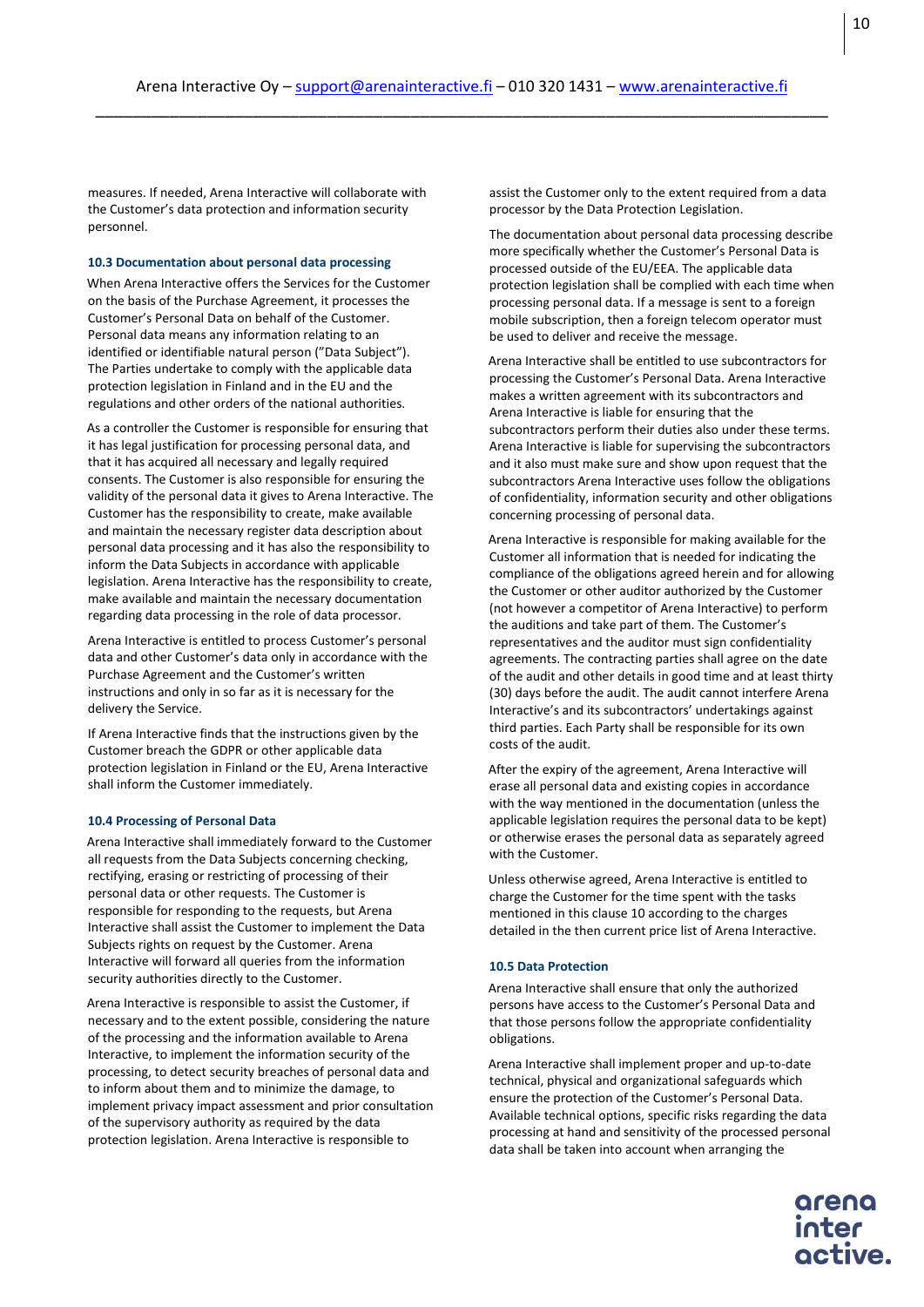safeguards. Unless otherwise agreed, Arena Interactive is responsible for making back-up copies of the Customer's data it has processed.

The Customer is liable for informing Arena Interactive about circumstances such as processing of sensitive data or risk evaluations which affect the above-mentioned technical and organizational measures.

## **10.6 Processing of a security breach**

Arena Interactive shall notify the Customer without delay of security breaches it has become aware of, such as data system break-ins, accidental or illegal disappearance, alteration or assignment of information. The notification shall, as far as is reasonably possible, describe what has happened, whose information and which Personal Data the breach considers and the estimated number.

Arena Interactive shall, without delay, inspect the reasons and effects of the breach and perform necessary measures to stop the breach, mitigate the adverse effect and prevent similar breaches. Arena Interactive shall collaborate with the Customer and ensure that the Customer has the documentation regarding the security breaches required by the law and the authority. The Customer shall be responsible for the necessary notifications to the data protection authority.

## **10.7 Other terms**

When delivering the Personal Data of the Customer to Arena Interactive, the Customer undertakes to defend, indemnify and hold Arena Interactive harmless against any third-party claims and actions in case the damage is caused by an infringement against a third-party's rights to personal data. The Customer agrees to indemnify and hold Arena Interactive harmless against all financial and other responsibilities, damages and costs that are caused for Arena Interactive from a breach of data controller's obligations set forth in the data protection legislation or other legislation. Arena Interactive is responsible only in so far as it has not complied with the obligations set for the data processor in data protection legislation.

## **§11 Right to disclose information for the authorities**

In the event the Customer infringes these General Terms, commits a misuse or breaks the law or if Arena Interactive has any reason to doubt that the Customer has acted against these General Terms or against the law or that the Data is of illegal nature, Arena Interactive is entitled to hand over the Customer's information and Data, received under these General Terms or the Assignment, to the respective authority to investigate and confirm the actions against these General Terms and the law.

# **§12 Limitation of liability**

Arena Interactive shall not be liable for errors, delays, obstacles or any other corresponding damages caused by the Customer or a third party. Neither shall Arena Interactive be liable for damages, errors, delays or other corresponding problems caused by information system or data connection errors and interruptions, technical problems, viruses and other malicious software, incorrect content of other services achievable through a data system break-in or through the Services or malfunction or a circumstance otherwise beyond its reasonable control.

Arena Interactive's overall liability for the Customer, End user or a third party from any Service-related expense, responsibility, damage or price reduction shall not exceed the amount the Customer has paid for the Services for the period of two (2) months prior to the act or negligence considered to cause the liability on basis of the Assignment.

The above-mentioned limitations of liabilities shall not apply to damage that is caused intentionally or by gross negligence or a damage that is caused by an infringement of intellectual property rights of a third party or by illegal actions.

A claim for damages shall be presented in writing or by email to the other Party within two (2) months from the date a Party noticed or should have noticed the negligence, action or Error. For avoidance of doubt, Arena Interactive is not liable for the Customer for the functionality and success of a business model, concept, separate campaign or content that Arena Interactive has created for the Customer autonomously or in cooperation with the Customer.

In no event is Arena Interactive liable for any indirect or consequential damage, cost or loss incurred to the Customer. A consequential damage shall mean e.g. loss of profit or a damage which is caused by a reduction or interruption of production or revenue.

The Parties' liability for damages is exclusively described in these General Terms.

For sake of clarity, Arena Interactive is not liable for the damages incurred to the Customer or to a third party if the damages are a result from circumstances beyond Arena Interactive's control such as malfunction of the operators. Arena Interactive's liability from a breach of contract shall in no event exceed the aggregate amount of fees paid by the Customer for the Service.

## **§13 Miscellaneous**

#### **13.1 Changes to the agreement or to the Assignment**

The agreement between the Parties or an agreed Assignment may only be changed mutually in writing and with signatures from authorized representatives of both Parties. Other modifications shall be null and void, except for what has been agreed on earlier in chapter 3.3. about changing of the Service Description.